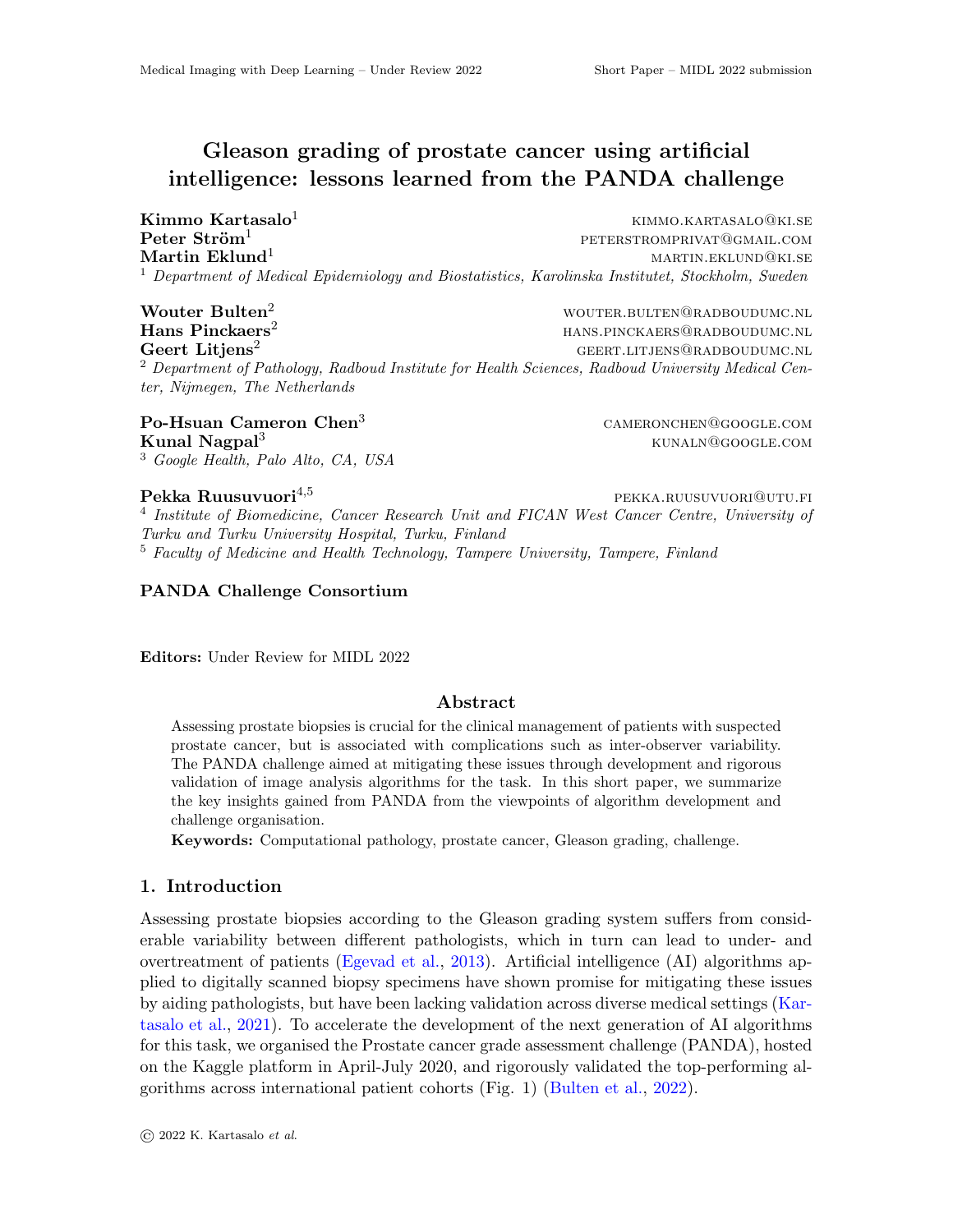

Figure 1: PANDA participants could train algorithms on a development set and evaluate them on a tuning set of biopsies. Top-performing algorithms were subjected to independent multi-site validation. Figure modified from [\(Bulten et al.,](#page-2-2) [2022\)](#page-2-2) under CC BY 4.0 (http://creativecommons.org/licenses/by/4.0/).

# 2. Results and Discussion

PANDA involved 12,625 whole slide images (WSI) of prostate biopsies from 6 different sites and attracted 1010 teams from 65 countries, making it the largest competition in histopathology by the time. The challenge setup proved efficient, resulting in the first team achieving pathologist-level grading performance in only 10 days. Importantly, the algorithms of the 15 teams who joined the validation phase of the study generalized successfully to fully external European  $(n=330)$  and US  $(n=741)$  cohorts, demonstrating grading performance similar to pathologists. We summarize the key takeaways from PANDA as follows:

- Algorithms should ideally be validated blinded to algorithm developers to avoid positive bias. In PANDA, Jupyter notebooks and Docker images implementing the teams' algorithms were provided to the organisers, allowing independent replication.
- Algorithms should be validated on external data representing different patient cohorts, laboratories and WSI scanners. In contrast to internal validation, there were marked differences even between the top-performing PANDA algorithms on external data.
- In spite of inter-observer and geographical grading variation, reference standards by panels of pathologists can be highly consistent even in an intercontinental setting.
- Weakly supervised training on WSI-level labels is sufficient for obtaining models with pathologist-level performance in Gleason grading. To this end, top-ranking teams